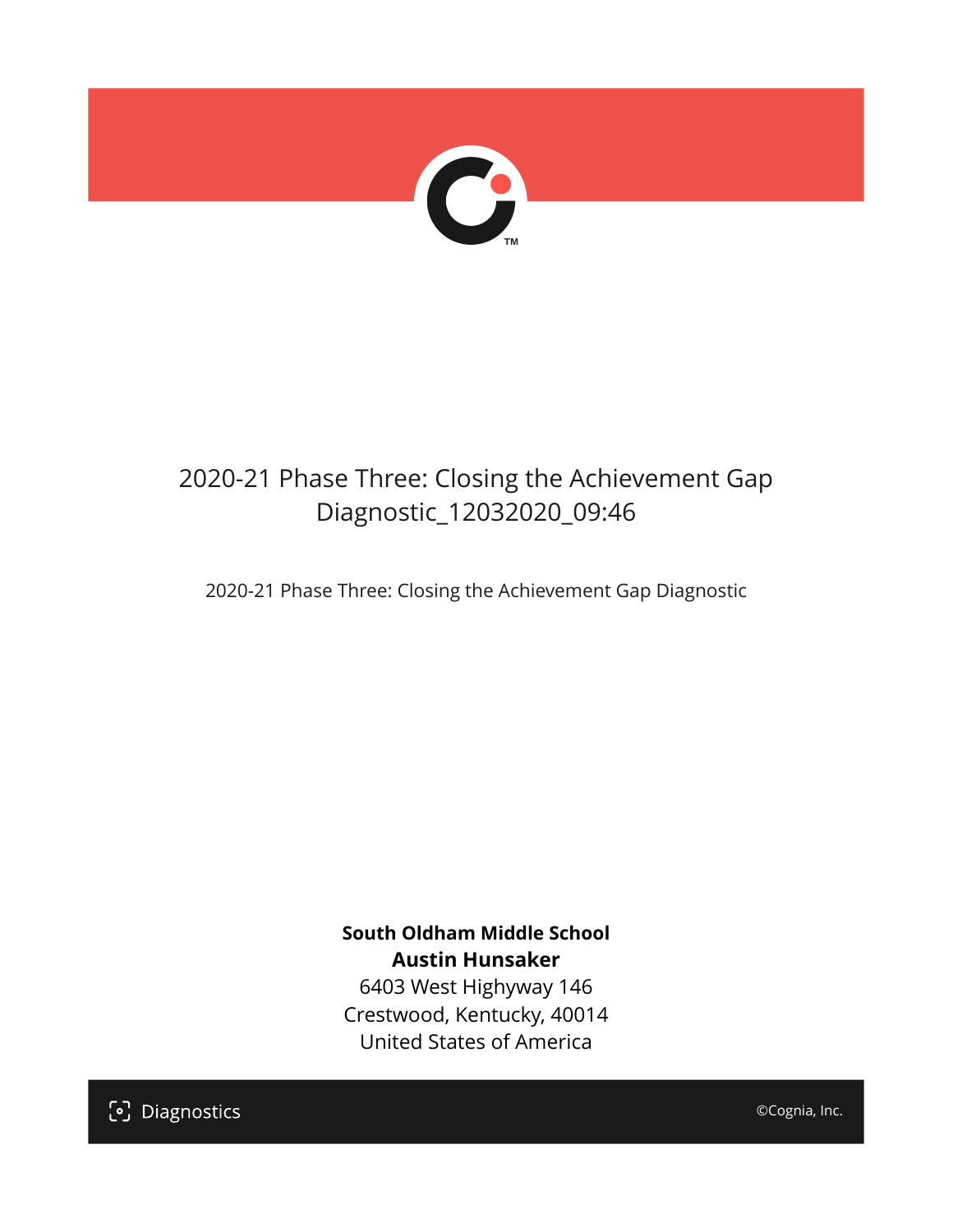#### **Table of Contents**

| 2020-21 Phase Three: Closing the Achievement Gap Diagnostic |  |
|-------------------------------------------------------------|--|
| I. Achievement Gap Group Identification                     |  |
| II. Achievement Gap Analysis                                |  |
| III. Planning the Work                                      |  |
| <b>Attachment Summary</b>                                   |  |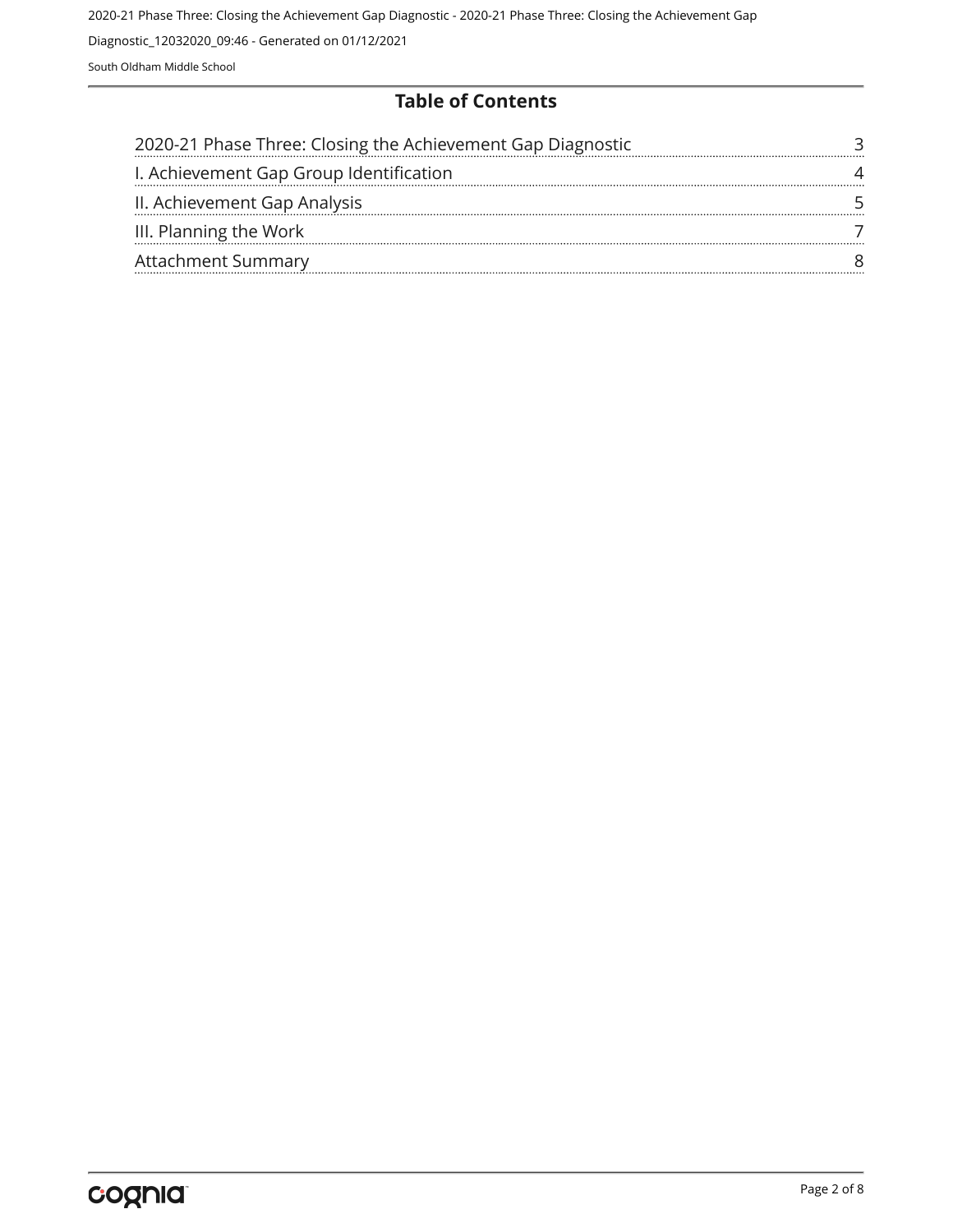## <span id="page-2-0"></span>**2020-21 Phase Three: Closing the Achievement Gap Diagnostic**

The **Closing the Achievement Gap Report** is required by KRS 158.649, which requires the school-based decision making council, or the principal if no council exists to set the school's targets for eliminating any achievement gap. The targets should be established with input from parents, faculty, and staff and submitted to the superintendent for consideration and the local board of education for adoption.

In addition to being a legal mandate, the Closing the Achievement Gap Report is also a vital component of the continuous improvement process. The report is designed to underscore a school's trend data (i.e. two-year window) relating to its individual gap groups. Upon completion of the **Closing the Achievement Gap Report**, schools will have already engaged in a significant piece of school improvement work by intentionally focusing on the gaps that exist among its underserved student populations.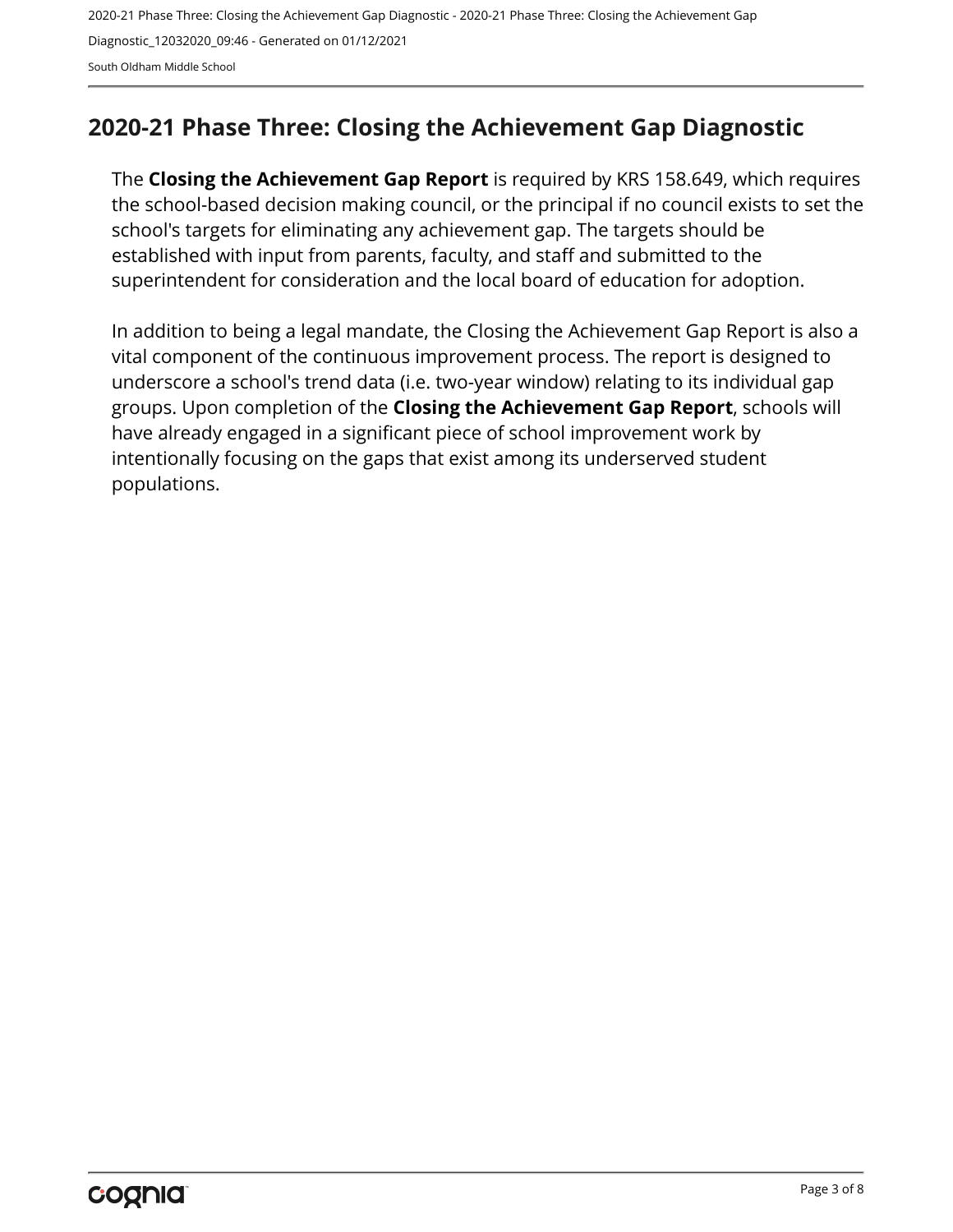## <span id="page-3-0"></span>**I. Achievement Gap Group Identification**

Schools should use a variety of measures and analysis to conduct its annual Closing the Achievement Gap Report pursuant to KRS 158.649.

. Complete the [Achievement Gap Group spreadsheet a](https://drive.google.com/file/d/0B7A6n8V1dmUOWFNKY2dSTTFibjA/view?usp=sharing)nd attach it.

Spreadsheet Attached

#### **ATTACHMENTS**

**Attachment Name**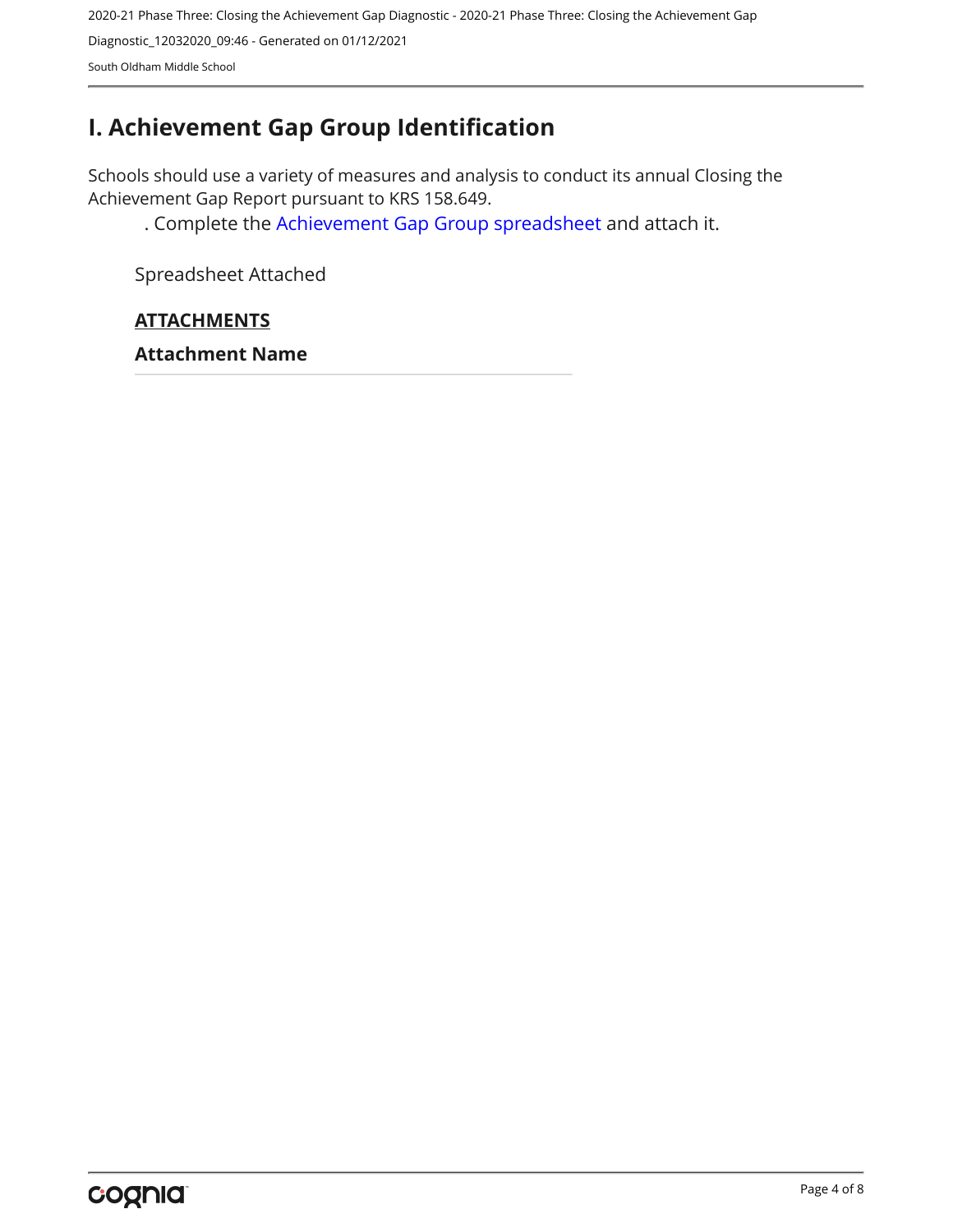## <span id="page-4-0"></span>**II. Achievement Gap Analysis**

A. Describe the school's climate and culture as they relate to its achievement gap population.

There has been a lot of intentional work to improve the climate and culture for all students at SOMS. There has been focus on the our GAP populations by having intentional staff development to improve our Co-teaching methods. Our staff has also developed focus groups in an effort to target individual student needs. As a school, we have made strides in promoting cultural inclusion and awareness in our staff and school culture. This continues to be a work in progress. We have utilized an outside consultant to assist us in this area.

B. Which achievement gaps has the school successfully **closed**? Use specific data from the previous two academic years when analyzing trends.

Our students with disabilities are showing some GAP closure in all areas, but it's not sufficient given the size of the gap and the performance of the group. Our economically disadvantaged students are showing some GAP closure in all areas, but it's not sufficient given the size of the gap and the performance of the group

C. Based upon the analysis of the school's achievement gap data, identify the gap groups and content areas where the school has **shown improvement**. Use specific data from the previous two academic years when analyzing trends.

Our students with disabilities are showing some GAP closure in all areas, but it's not sufficient given the size of the gap and the performance of the group. Our economically disadvantaged students are showing some GAP closure in all areas, but it's not sufficient given the size of the gap and the performance of the group

D. Based upon the analysis of the gap data, identify the gap groups and content areas where the school has **lacked progression or regressed**. Use specific data from the previous two academic years when analyzing trends.

Achievement Gap of two or more races in math from a 21.7 to a 43.2.

E. Describe the processes, practices and/or conditions that have prevented the school from closing existing and persistent achievement gaps.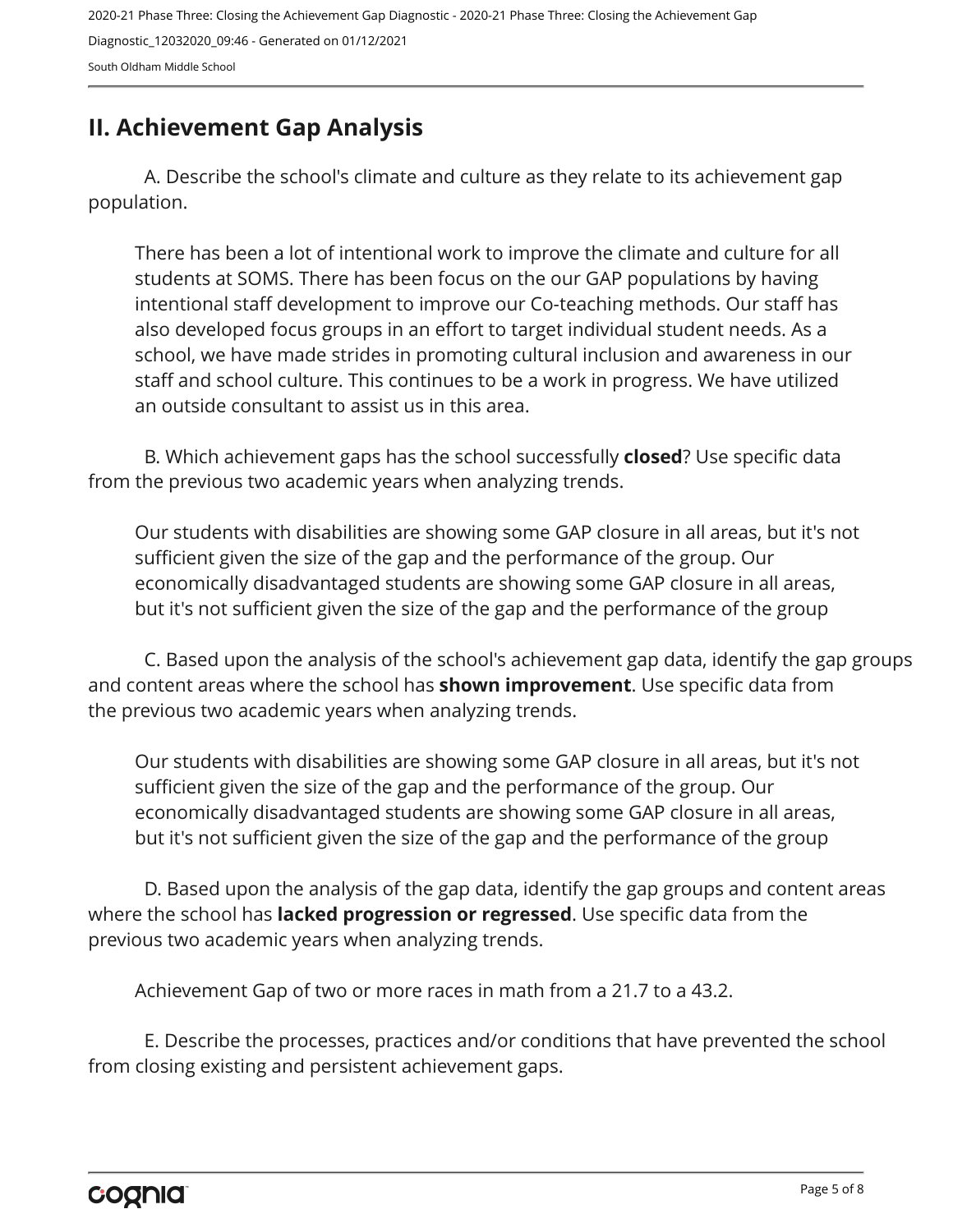The PLC process for analyzing student work and using MAP growth data has been ineffective at identifying individual student need and next steps from a curriculum/ assessment standpoint.

F. Describe the process used to involve teachers, leaders, and other stakeholders in the continuous improvement and planning process as it relates to closing the achievement gap. List the names and roles of strategic partners involved.

Design and Deliver Instruction Target instruction through flexible grouping through intervention groups, Math 180, and LLI. RTI Data, MAP Data, MAP Skills diagnostic data, Individual classroom data.

G. Describe in detail the school's professional development plan related to its achievement gaps.

*(Note: School-based decision making councils, or principals in schools where no council exists, are required by KRS 158.649(8) to submit revisions to the school improvement plan describing the use of professional development funds to reduce achievement gaps for review and approval by the superintendent. Superintendents shall report, pursuant to KRS 158.649(9), to the local school board and Commissioner of Education schools failing to meet targets to reduce the gap in student achievement for any student group two years in a row, and improvement plans for those schools will be subject to review and approval by KDE.)* 

Continuing Cultural Sensitivity Training to enhance teacher efficacy with meeting diverse needs of students Co-teaching training to enhance teacher efficacy when working with students with disabilities. Small group face to face instruction during NTI instructional days for our GAP students most at risk based on MAP data and classroom data.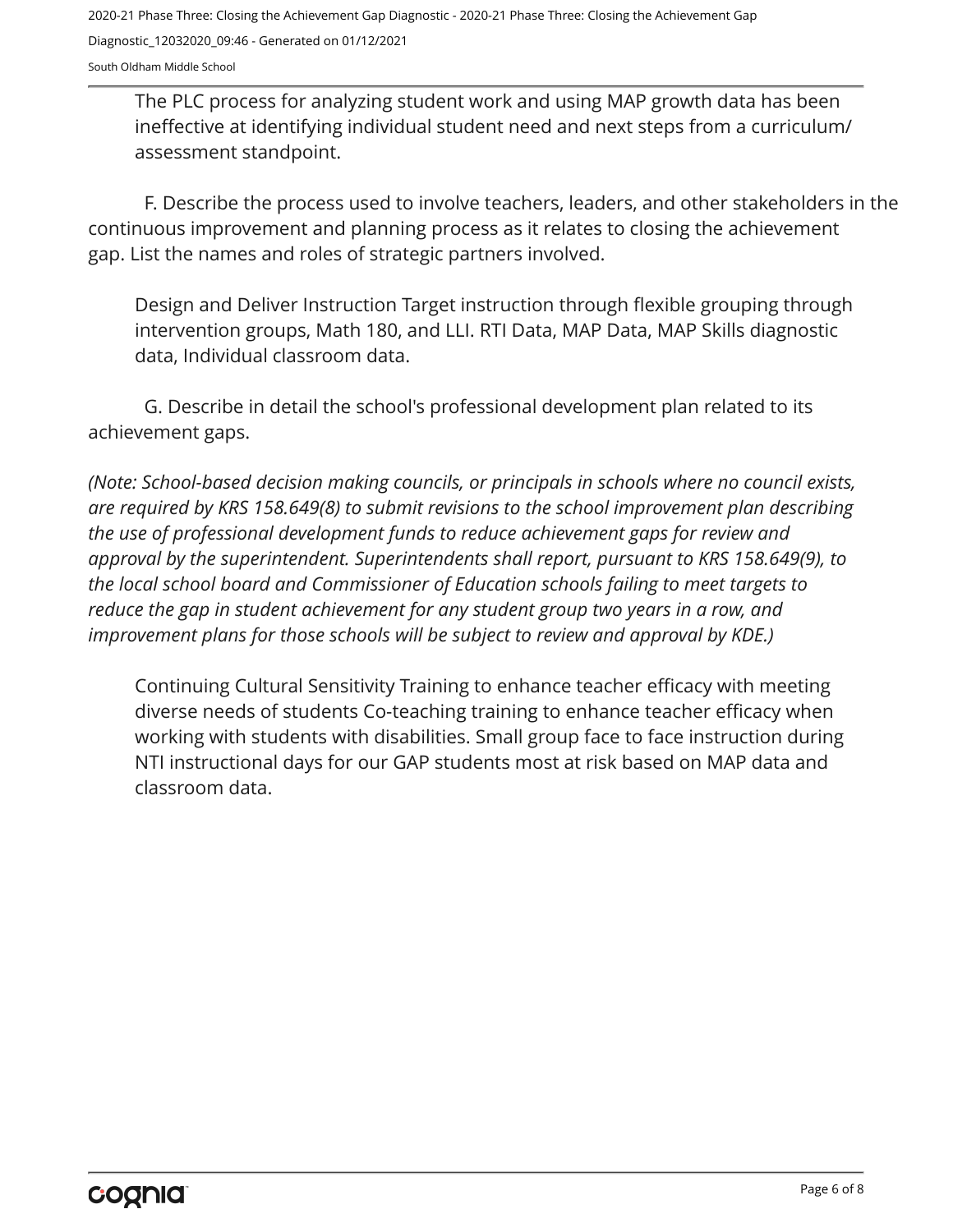### <span id="page-6-0"></span>**III. Planning the Work**

. List all measurable goals for each identified gap population and content area for the current school year. This percentage should be based on trend data identified in Section II and based on data such as universal screeners, classroom data, ACT, and Response to Intervention (RTI). Content areas should never be combined into a single goal (i.e., Combined reading and math should always be separated into two goals – one for reading and one for math – in order to explicitly focus on strategies and activities tailored to the goal).

Increase the proficiency score of our students with disability from 27.55 to 55 by the end of the 2022/23 school year.

Step 1: Download the [Closing the Achievement Gap Summary](https://drive.google.com/file/d/0B6i22i6omk4ySmUtTHZuSVRFazQ/view) spreadsheet.

Step 2: Complete your findings and answers.

Step 3: Upload the Completed Closing the Achievement Gap Plan Summary spreadsheet.

Spreadsheet Attached

.